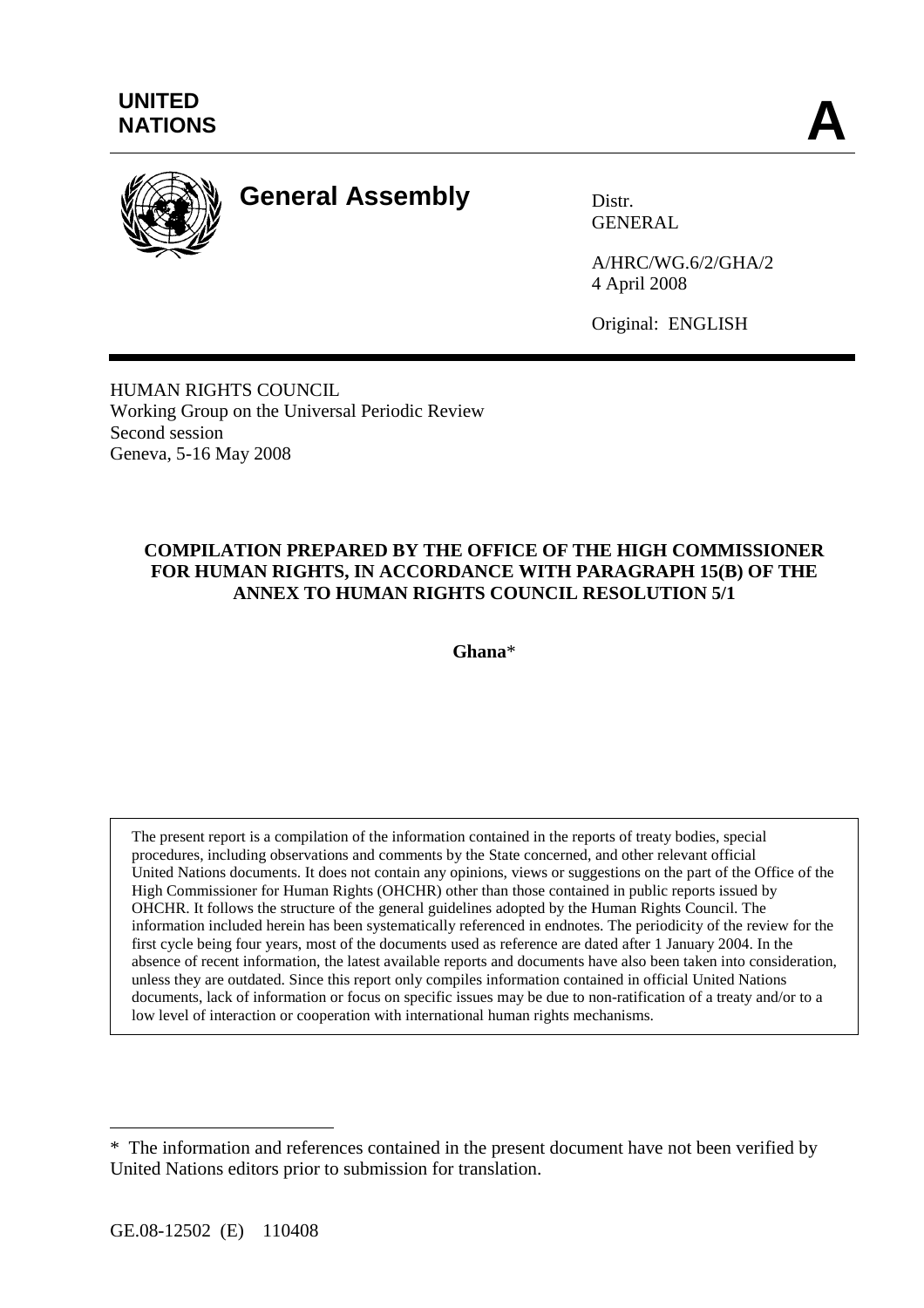## **I. BACKGROUND AND FRAMEWORK**

#### **A. Scope of international obligations1**

| Core universal human rights<br>treaties <sup>2</sup>       | Date of ratification,<br>accession or<br>succession | Declarations/<br>reservations | Recognition of specific competences of<br><i>treaty bodies</i>                                                                                                                                                              |
|------------------------------------------------------------|-----------------------------------------------------|-------------------------------|-----------------------------------------------------------------------------------------------------------------------------------------------------------------------------------------------------------------------------|
| <b>ICERD</b>                                               | 8 Sept. 1966                                        | None                          | Individual complaints (art. 14): No                                                                                                                                                                                         |
| <b>ICESCR</b>                                              | 7 Sept. 2000                                        | None                          |                                                                                                                                                                                                                             |
| <b>ICCPR</b>                                               | 7 Sept. 2000                                        | None                          | Inter-State complaints (art. 41): Yes                                                                                                                                                                                       |
| <b>ICCPR-OP1</b>                                           | 7 Sept. 2000                                        | None                          |                                                                                                                                                                                                                             |
| <b>CEDAW</b>                                               | 2 Jan. 1986                                         | None                          |                                                                                                                                                                                                                             |
| <b>CAT</b>                                                 | 7 Sept. 2000                                        | Art. $30(1)$                  | Inter-State complaints (art. 21): Yes<br>Individual complaints (art. 22): Yes<br>Inquiry procedure (art. 20): No                                                                                                            |
| <b>CRC</b>                                                 | 5 Feb. 1990                                         | None                          |                                                                                                                                                                                                                             |
| <b>ICRMW</b>                                               | 7 Sept. 2000                                        | None                          | Inter-State complaints (art. 76): No<br>Individual complaints (art. 77): No                                                                                                                                                 |
| CPD-OP (signature only, 2007), CED (signature only, 2007). |                                                     |                               | Core treaties to which Ghana is not a party: ICCPR-OP 2, OP-CEDAW (signature only, 2000), OP-CAT (signature<br>only, 2006), OP-CRC-AC (signature only, 2003), OP-CRC-SC (signature only, 2003), CPD (signature only, 2007), |

| Other main relevant international instruments                                      | Ratification, accession or succession                      |
|------------------------------------------------------------------------------------|------------------------------------------------------------|
| Convention on the Prevention and Punishment of the Crime of Genocide               | Yes                                                        |
| Rome Statute of the International Criminal Court                                   | Yes                                                        |
| Palermo Protocol <sup>3</sup>                                                      | N <sub>0</sub>                                             |
| Refugees and stateless persons <sup>4</sup>                                        | Yes, except the 1954 Convention<br>and the 1961 Convention |
| Geneva Conventions of 12 August 1949 and Additional Protocols thereto <sup>5</sup> | Yes, except Protocol III                                   |
| ILO fundamental conventions <sup>6</sup>                                           | Yes, except Convention No. 138                             |
| <b>UNESCO</b> Convention against Discrimination in Education                       | N <sub>0</sub>                                             |

1. In 2006, the Committee on the Elimination of Discrimination against Women (CEDAW) noted with concern that OP-CEDAW has not yet been ratified, despite the fact that, in 2002, the Parliament passed a resolution approving its ratification, and called upon Ghana to ratify it as soon as possible.**<sup>7</sup>** The Committee on the Elimination of Racial Discrimination (CERD) appreciated in 2003 the assurance given by Ghana that it will give serious consideration to the possibility of recognizing the competence of the Committee to receive and consider complaints from individuals of groups of individuals under article 14 of ICERD.**<sup>8</sup>** In 2006, the Committee on the Rights of the Child (CRC) recommended that Ghana consider ratifying the Palermo Protocol.**<sup>9</sup>**

#### **B. Constitutional and legislative framework**

2. Noting the task given to the National House of Chiefs to undertake an evaluation of traditional customs and practices with a view to eliminating those which are socially harmful, CERD, in 2003, wished to receive further information on the results of the activities undertaken by this institution and on the difficulties it encountered.**<sup>10</sup>** CERD wished to receive detailed information on the application of customary law in the country, as well as on the balance generally achieved in practice between statutory law, common law and customary law.**11**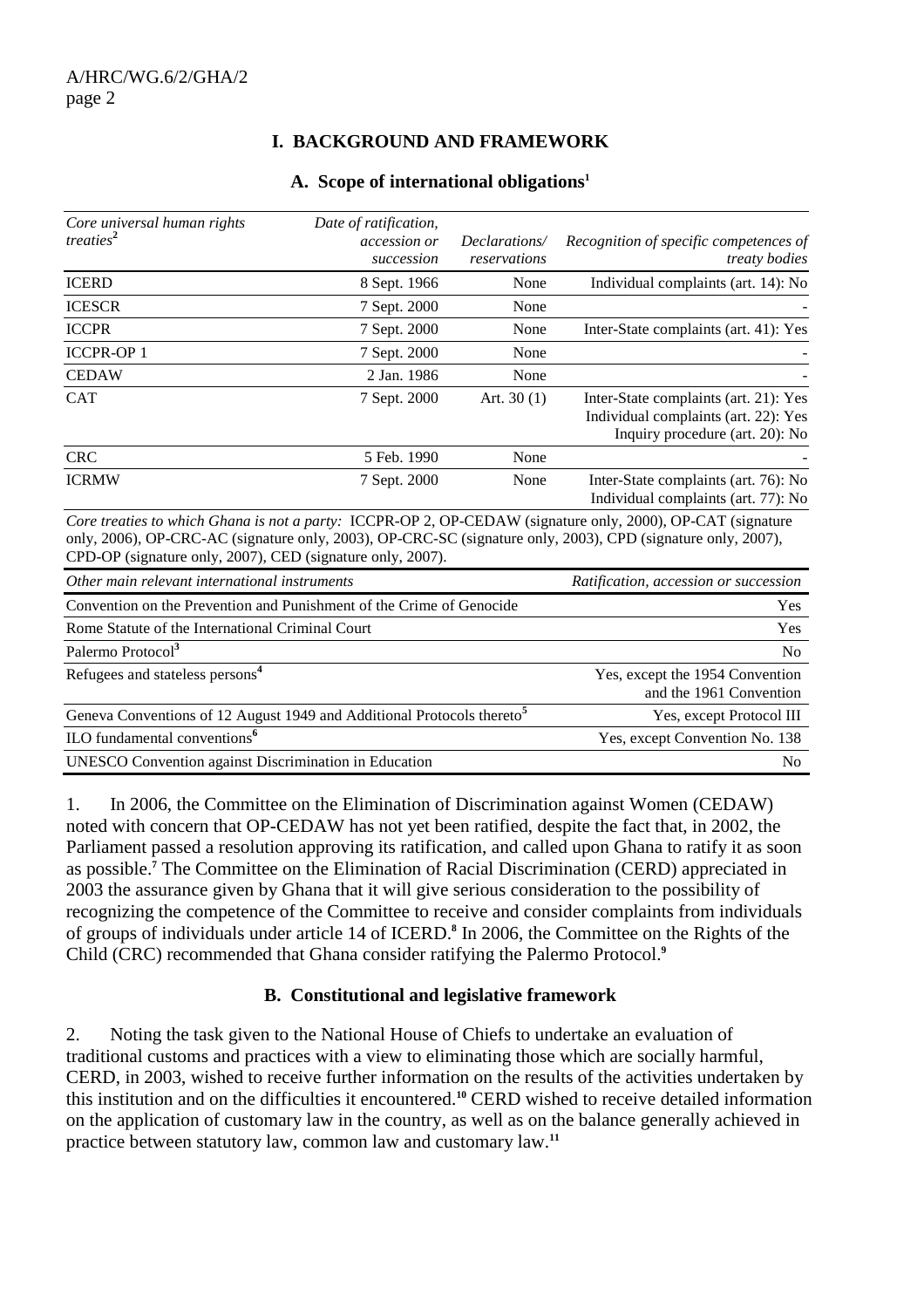3. In 2006, CEDAW noted with satisfaction the adoption of the Ghana Labour Act 2003, which provides for paid holidays, sick leave and maternity leave in all employment sectors.**<sup>12</sup>** However, it was concerned that the definition of discrimination against women contained in the 1992 Constitution is not in conformity with the Convention and that the existing legislative framework is not in compliance with all the provisions of the Convention.**<sup>13</sup>** The Committee requested Ghana to include in its Constitution or in its gender equality law a definition of discrimination in line with the Convention.**<sup>14</sup>**

4. In 2006, CRC noted with appreciation the review of the Children's Act in 1998, the amendment to the Criminal Code in 1998, and the adoption of the Juvenile Justice Act in 2003 and of the Human Trafficking Act in 2005.**<sup>15</sup>** UNFPA**<sup>16</sup>** and UNICEF**<sup>17</sup>** also took note of those Acts as well as of the adoption of the Domestic Violence Act in 2007. However, CRC was concerned about the lack of adequate human and financial resources for an effective implementation of the Children's Act and other laws and regulations relevant for the promotion and realization of child rights, and recommended that Ghana take measures, including the provision of human and financial resources, to guarantee the implementation of all legislation.**<sup>18</sup>**

## **C. Institutional and human rights structure**

5. The Ghana Commission of Human Rights and Administrative Justice (CHRAJ) was granted "A" accreditation status in 2001 and is due for re-accreditation in the second half of 2008.**<sup>19</sup>**

6. CERD in 2003 and CRC in 2006 welcomed the important role played by the CHRAJ in the protection of human rights, especially the right to be protected from racial discrimination and intolerance, in the area of juvenile justice and prevention of child neglect and female genital mutilation. CERD welcomed the decentralized set-up of the CHRAJ and its ongoing cooperation with civil society.<sup>20</sup> CRC noted with regret the abolition of a specific department dealing with child rights**<sup>21</sup>** and recommended that Ghana reconsider establishing such a department within the CHRAJ and to allocate adequate financial and human resources for its effective functioning.**<sup>22</sup>**

7. In 2006, CEDAW congratulated Ghana for the achievements in implementing the Convention, including the establishment, in 2001, of the Ministry of Women and Children's Affairs (MOWAC).**<sup>23</sup>** However, it was concerned about the insufficient financial and human resources of the MOWAC and of the women's desks in the Government ministries, departments and agencies.**<sup>24</sup>** CEDAW, as well as CRC, called upon Ghana to strengthen the national machinery for the advancement of women by providing it with human and financial resources.**<sup>25</sup>**

#### **D. Policy measures**

8. In 2006, CEDAW commended Ghana for creating, in 2002, the Women's Development Fund to improve women's access to microcredit facilities. The Committee also appreciated the inclusion of gender perspectives in Ghana's Poverty Reduction Strategy, as well as the adoption of the Reproductive Health Policy and the Strategic Plan for Abortion Care.**<sup>26</sup>** UNICEF noted that there has been good progress in the overall policy and strategy development of the health sector, with the major efforts being directed at finalizing the new 5-Year Programme of Work for the Ministry of Health (2007-2011).**<sup>27</sup>**

9. In 2006, CRC welcomed the information that Ghana was preparing a national programme of action (NPA), "Ghana Fit for Children" and noted that negotiations were under way for the integration of children's issues into Ghana's Poverty Reduction Strategy (GPRS). However, it was concerned that a comprehensive policy for the implementation of the rights enshrined in the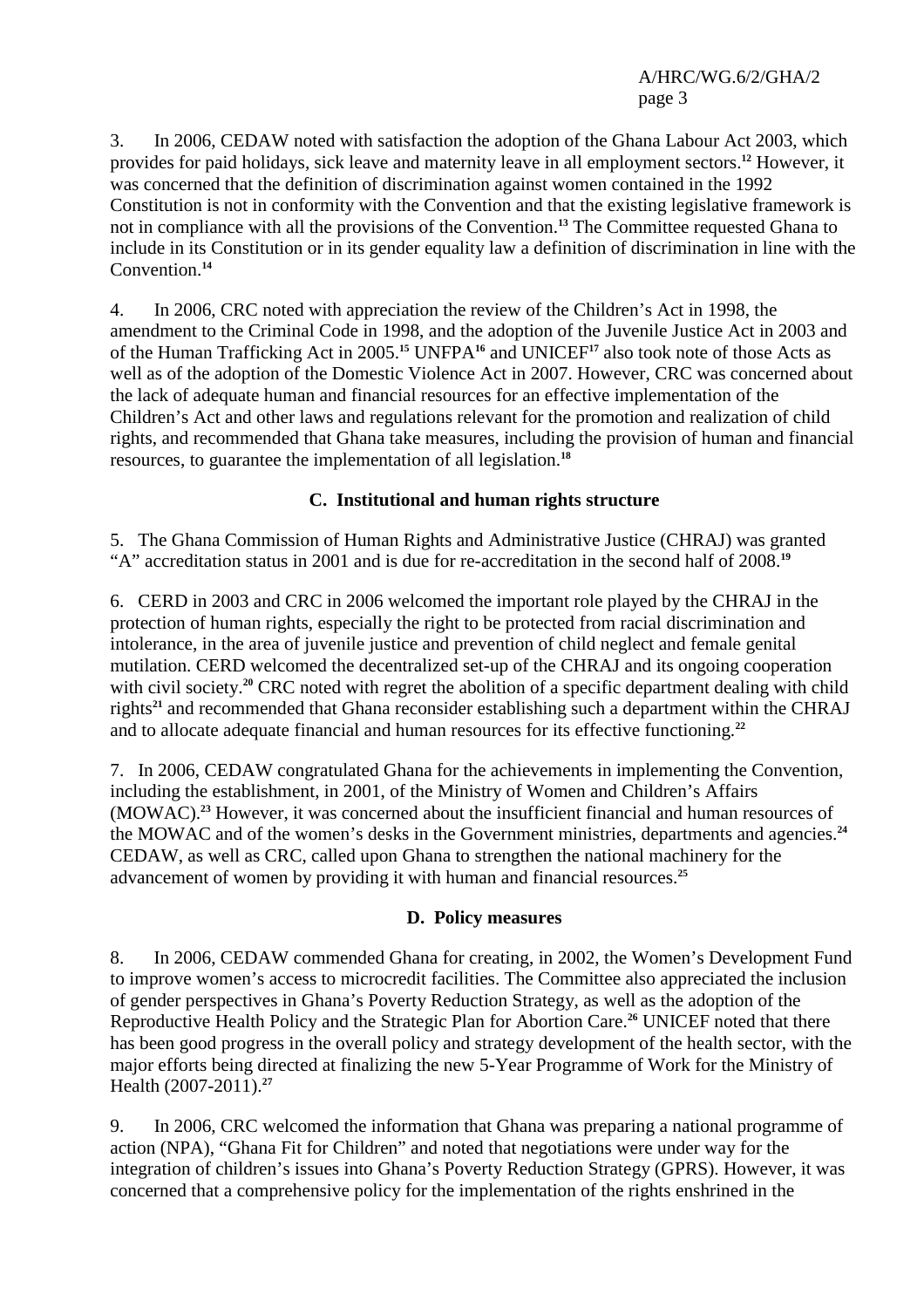Convention was still lacking,**<sup>28</sup>** CRC recommended that Ghana expedite its efforts to adopt and effectively implement a comprehensive NPA. It further recommended that Ghana integrate the priorities identified in the NPA into the GPRS and ensure the allocation of adequate financial and human resources.**<sup>29</sup>** CRC welcomed the National Policy Guidelines on Orphans and Other Children made Vulnerable by HIV/AIDS but remained concerned that they were not effectively implemented.**<sup>30</sup>** UNICEF also noted that in September 2007, Ghana started implementing a new reform programme which, among others, focuses on universal basic completion by 2015 instead of just universal primary completion, and that by 2020, all junior secondary school graduates will be exposed to senior second cycle education or training.**<sup>31</sup>**

10. UNICEF noted that further progress has been made in strengthening the legal and institutional framework to combat human trafficking. The Human Trafficking Management Board was established with the President's approval and the National Plan of Action on Human Trafficking was adopted on 5 December 2007.**<sup>32</sup>**

## **II. PROMOTION AND PROTECTION OF HUMAN RIGHTS ON THE GROUND**

|              | Latest report | Latest       |           |                                                |
|--------------|---------------|--------------|-----------|------------------------------------------------|
| Treaty       | submitted and | concluding   | Follow-up |                                                |
| $body^{33}$  | considered    | observations | response  | Reporting status                               |
| <b>CERD</b>  | 2002          | Mar. 2003    |           | Combined eighteenth and nineteenth reports     |
|              |               |              |           | overdue since 2006                             |
| <b>CESCR</b> |               |              |           | Initial report overdue since 2003              |
| <b>HR</b>    |               |              |           | Initial and second reports overdue since       |
| Committee    |               |              |           | 2001 and 2006 respectively                     |
| <b>CEDAW</b> | 2005          | Aug. 2006    |           | Combined sixth and seventh reports due in 2011 |
| <b>CAT</b>   |               |              |           | Initial and second reports overdue since       |
|              |               |              |           | 2001 and 2005 respectively                     |
| <b>CRC</b>   | 2005 (overdue | Jan. 2006    |           | Combined third to fifth reports due in 2011    |
|              | since 1997)   |              |           |                                                |
| CRC-OP-AC    |               |              |           |                                                |
| CRC-OP-SC    |               |              |           |                                                |
| <b>CMW</b>   |               |              |           | Initial report overdue since 2004              |

### **1. Cooperation with treaty bodies**

**A. Cooperation with human rights mechanisms** 

## **2. Cooperation with special procedures**

| Standing invitation issued Yes              |                                                                                                                                                                                                                                                       |
|---------------------------------------------|-------------------------------------------------------------------------------------------------------------------------------------------------------------------------------------------------------------------------------------------------------|
| Latest visits or mission<br>reports         | Special Rapporteur on violence against women, its causes and consequences (9 to<br>15 July 2007). <sup>34</sup>                                                                                                                                       |
| Visits agreed upon in<br>principle          | None                                                                                                                                                                                                                                                  |
| Visits requested and not<br>yet agreed upon | Working Group on the use of mercenaries as a means of impeding the exercise of the right<br>of peoples to self-determination - requested in October 2006; reminder sent in 2007.<br>Special Rapporteur on the right to education - requested in 2007. |
| Facilitation/cooperation<br>during missions | Special Rapporteur on violence against women thanked everyone for their support and<br>cooperation in the preparation and conduct of the mission.                                                                                                     |
| Follow-up to visits                         | None                                                                                                                                                                                                                                                  |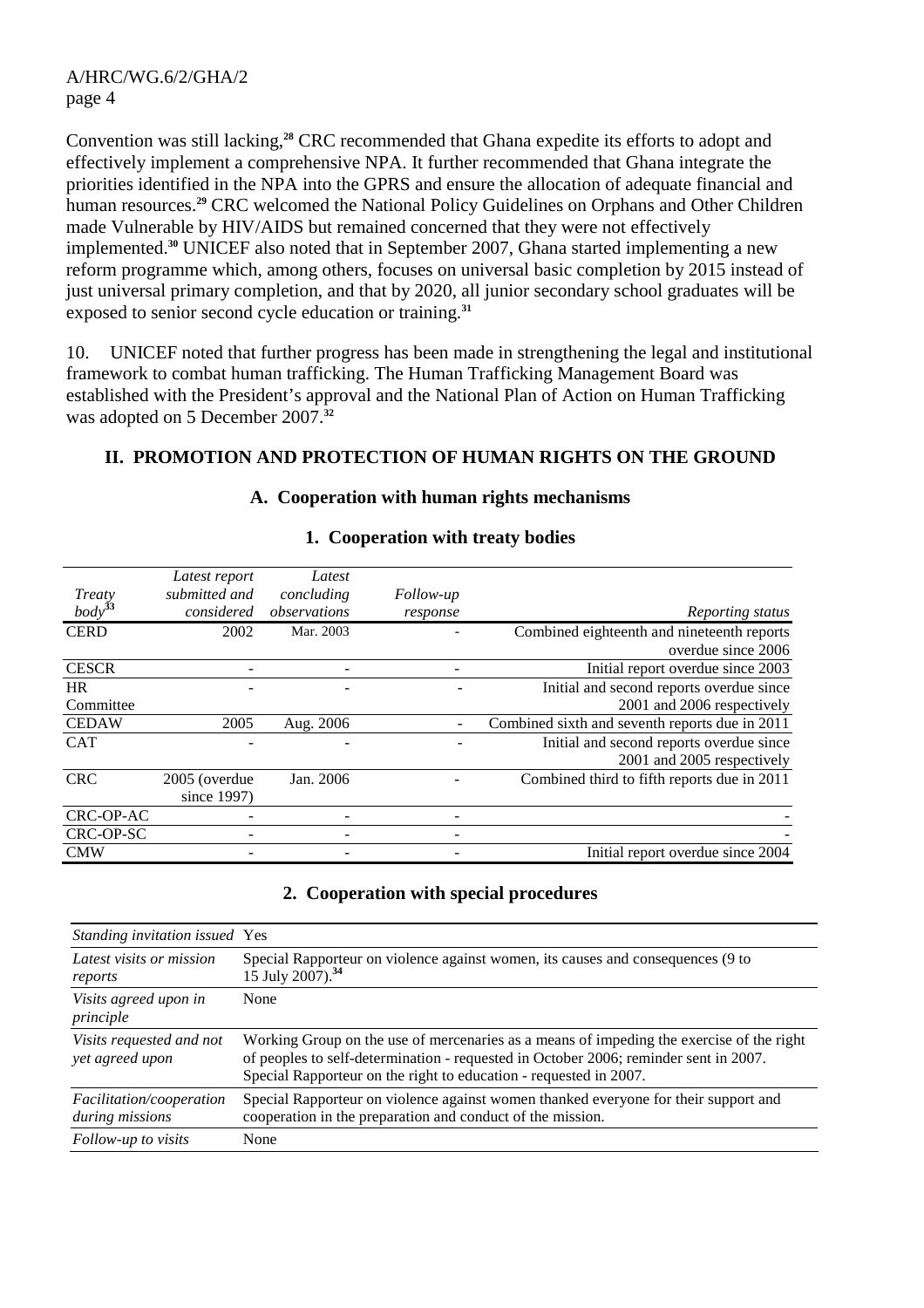| Responses to letters of<br>allegation and urgent<br>appeals        | Between 1 January 2004 and 31 December 2007, a total of five communications were sent<br>to the Government. In addition to communications sent for particular groups, three<br>individuals were concerned by these communications, none of whom were women. During<br>the same period, Ghana replied to one communication (20 per cent). |
|--------------------------------------------------------------------|------------------------------------------------------------------------------------------------------------------------------------------------------------------------------------------------------------------------------------------------------------------------------------------------------------------------------------------|
| Responses to<br>questionnaires<br>on thematic issues <sup>35</sup> | Ghana responded to 2 out of the 12 questionnaires sent by special procedures mandate<br>holders <sup>36</sup> between 1 January 2004 and 31 December 2007, within the deadlines. <sup>37</sup>                                                                                                                                           |

### **B. Implementation of international human rights obligations**

### **1. Equality and non-discrimination**

11. In 2006, CEDAW expressed concern about the discrimination faced by women in employment, as reflected in the hiring process, the wage gap and occupational segregation, and urged Ghana to ensure equal opportunities for women and men in the labour market, and the full implementation of the provisions of the Ghana Labour Act 2003 in both the public and private sectors.**<sup>38</sup>** Furthermore, while welcoming the adoption, in 1998, of the Affirmative Action Policy, which sets a 40 per cent quota for women's representation on all government and public boards, commissions, councils, committees and official bodies, including the Cabinet and the Council of State, the Committee was concerned about its poor implementation.**<sup>39</sup>** CEDAW recommended that Ghana review the Affirmative Action Policy and bring it in line with the Convention and its general recommendation No. 25 on temporary special measures.**<sup>40</sup>**

12. According to the Special Rapporteur on violence against women, women are heavily underrepresented among public decision-makers. At the district level, women's representation stands at about only 10 per cent, despite the fact that a third of district assembly members are directly appointed by the President. The situation is slightly better in the executive and in the judiciary. Six out of 40 members of Cabinet (15 per cent) and about 17 per cent of judges are women.**<sup>41</sup>** She also noted that the formal State institutions coexist with a customary system of traditional authorities. While they are fully bound by Ghana's international commitments to gender equality in so far as they exercise public power, traditional authorities tend to favour respect for local custom over gender equality and customary law, which is constitutionally recognized as a source of law, discriminates against women, especially in relation to questions of inheritance and property.**<sup>42</sup>**

13. In 2006, CEDAW was also concerned about women's unequal status in marriage and family matters owing to customary and traditional attitudes.**<sup>43</sup>** The Committee urged Ghana to harmonize civil, religious and customary law with the Convention, and to effectively implement the Children's Act 1998 prohibiting child marriages. It also called upon it to implement measures aimed at eliminating polygamy.**<sup>44</sup>** Expressing concern about the discriminatory nature of article 7 (6) of the 1992 Constitution and Section 10 (7) of the Citizenship Act 2000, which make it more difficult for foreign spouses of Ghanaian women to acquire Ghanaian citizenship than it is for foreign spouses of Ghanaian men, CEDAW requested Ghana to bring these norms in line with the Convention.**<sup>45</sup>**

14. In 2003, CERD appreciated the approach adopted by Ghana that seeks to respect the customs and traditions of various ethnic groups, while at the same time enhancing the enjoyment of human rights for all.**<sup>46</sup>** However, it was concerned that the existence of ethnic discrimination persists as an undercurrent in Ghanaian society and recommended that high priority be given to the eradication of discriminatory practices and racial prejudices, through the strengthening of education in general and of human rights education programmes in particular, and the criminalization of acts of racial discrimination and effective punishment.**47**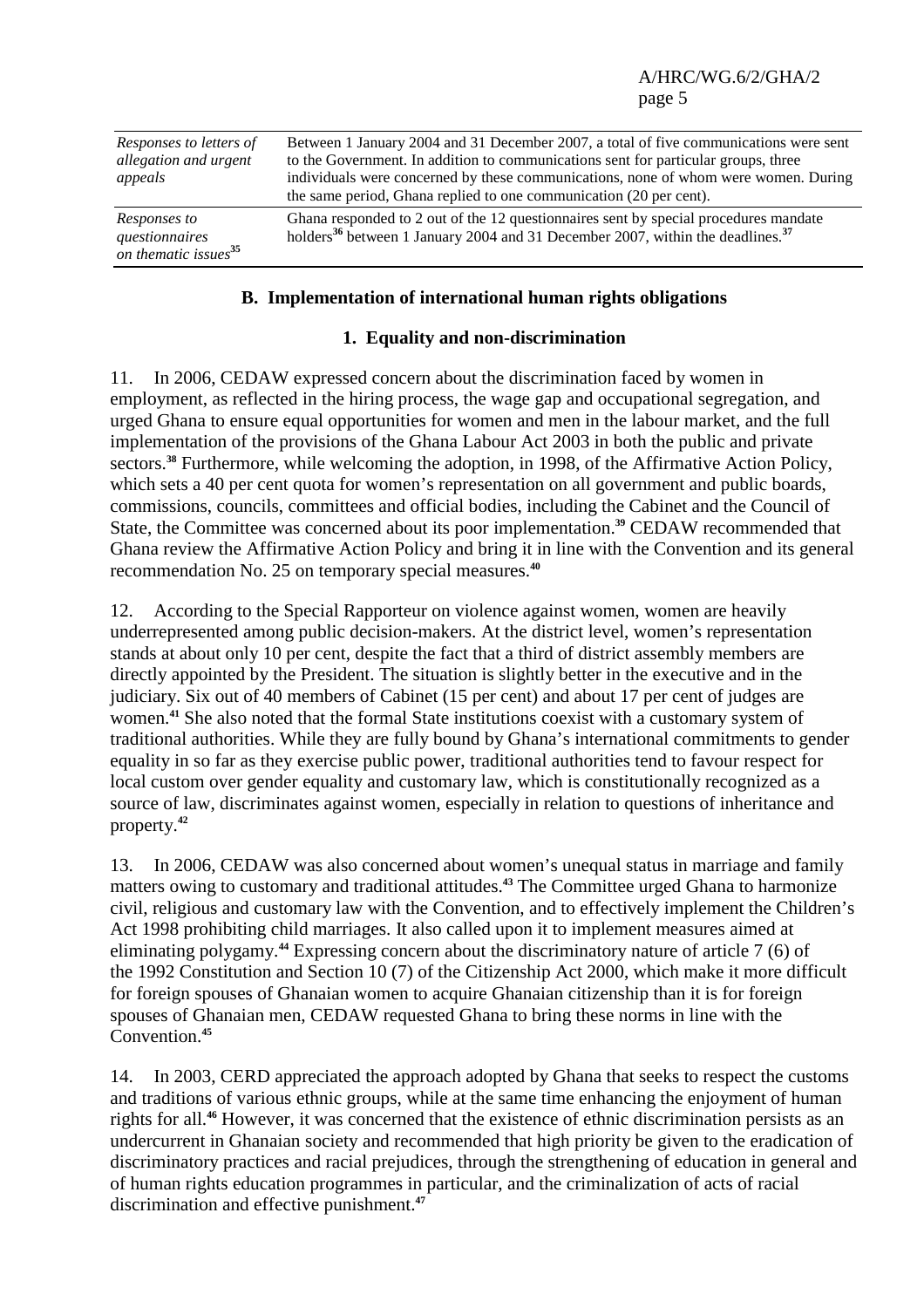15. CERD also noted in 2003 that out of a total of 9,265 complaints heard by the CHRAJ in 2000, the Commission only dealt with less than five complaints directly relating to alleged racial discrimination. According to Ghana, the majority of the complaints received by the CHRAJ were cases of religious discrimination which, because religion in Ghana is often related to ethnicity, could be classified, in some cases, as indirect racial discrimination.**<sup>48</sup>** In 2006, CRC expressed concern at the fact that discrimination against certain groups of children such as girls, children with disabilities, children of asylum-seekers and immigrants, children infected and/or affected by HIV/AIDS as well as children living or working on the street still exists in practice.**<sup>49</sup>**

## **2. Right to life, liberty and security of the person**

16. In 2003, CERD was particularly concerned about the occurrence of sporadic violent ethnic conflicts in Ghana and welcomed the efforts undertaken in this regard. It noted, in particular, the role of traditional and religious leaders in the resolution of conflicts relating to land and chieftaincy or involving customary law.**<sup>50</sup>**

17. In 2006, CEDAW was concerned about the lack of legislation to comprehensively address domestic violence and the insufficient support for victims of violence. It was also concerned about insufficient measures aimed at preventing violence against women and about the fact that victims of violence have to bear the costs of medical examination when giving reports to the police, and urged Ghana to ensure the speedy adoption of the domestic violence bill, which was expected to be passed in 2006.**<sup>51</sup>** CEDAW was also concerned about the prevalence of a patriarchal ideology with firmly entrenched stereotypes and the persistence of deep-rooted cultural norms, customs and traditions, including widowhood rites, female genital mutilation, and "*trokosi*" (ritual servitude of girls including sexual abuse and forced labour) which constitute serious obstacles to women's enjoyment of their human rights. It further was concerned about the fact that women accused of being witches are subjected to violence and are confined in witch camps.**<sup>52</sup>** It urged Ghana to introduce, without delay and in conformity with the Convention, concrete measures to modify and eliminate customs and cultural and harmful traditional practices that discriminate against women.**<sup>53</sup>** On the same issue, the Special Rapporteur on violence against women reiterated similar concerns mainly about the practice of *trokosi***<sup>54</sup>** even though it has been criminalized in 1998; cases of women accused of witchcraft; the situation of the girl child sexually abused in the family, subjected to early or child marriage, or exploited as a *kayeye* (porter) or domestic worker and the widespread violence against women. She also noted that many widows are subjected to violent evictions from their homes and loss of inheritance, leaving them destitute.**<sup>55</sup>**

18. In 2006, CRC was concerned about cases of ill-treatment and abuse, including sexual abuse, and about the fact that there are no mandatory reporting requirements for professionals with regard to child abuse.**<sup>56</sup>** It recommended that Ghana: take the necessary measures to prevent child abuse and neglect; investigate cases of domestic violence and sexual abuse through a child-sensitive judicial procedure, and ensure that sanctions be applied to perpetrators; and raise awareness among the public of the problem of domestic violence, with a view to changing public attitudes and traditions that inhibit victims, particularly women and girls, from reporting it.**<sup>57</sup>** CRC was also concerned about the information that sexual exploitation, particularly sex tourism, is growing in the country and that many girls and boys at a very young age are engaged in commercial sexual exploitation. It recommended that Ghana effectively implement the Human Trafficking Act and provide adequate programmes of prevention, assistance, recovery and reintegration for trafficked children.**58**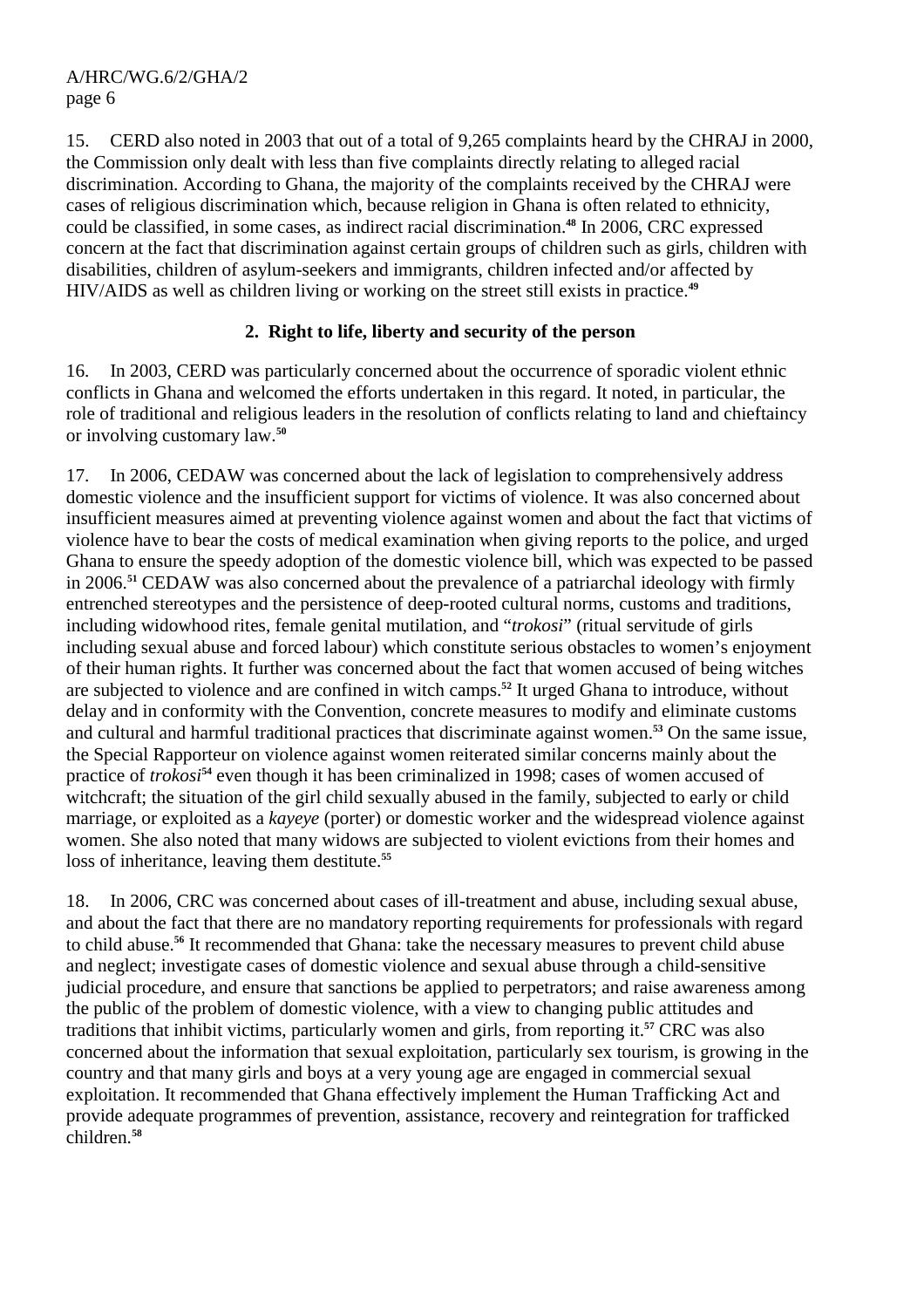## **3. Administration of justice and the rule of law**

19. In 2006, CEDAW noted that although women's access to justice is provided for by the law, their ability in practice to exercise this right and to bring cases of discrimination before the courts is limited by factors such as limited information on their rights, lack of assistance in pursuing these rights, and legal costs.**<sup>59</sup>** It requested Ghana to remove impediments women may face in gaining access to justice. It further urged Ghana to take special measures, in collaboration with the CHRAJ, to enhance women's awareness of their rights and legal literacy to claim their rights.**<sup>60</sup>**

20. CEDAW and CRC, as also noted by UNICEF, welcomed the establishment of the Domestic Violence Victim Support Unit (DoVVSU) within the police service, which handles issues of children and women abuse and has branches in all 10 administrative regions.**<sup>61</sup>** However, according to the Special Rapporteur on violence against women, the police, courts, social services and the health sector are not sufficiently equipped and trained to effectively protect women facing violence, and the DoVVSU is under-resourced under-equipped and inadequately trained.**<sup>62</sup>** Large parts of rural Ghana are not adequately covered. Allegedly, many police officers attempted on-the-spot settlements between perpetrators and victims, even though the Domestic Violence Act gives such powers only to courts, subject to specific safeguards.**<sup>63</sup>** The Special Rapporteur also noted that some traditional chiefs may get involved in serious crimes, such as rape or defilement of minors, and broker settlements between families. This illegal usurpation of State power may result in impunity for perpetrators and neglect of victim support. Local State officials are often unwilling to challenge these chiefs, since the balance of power is often tilted against the State.**<sup>64</sup>**

21. UNICEF noted that the juvenile justice administration system has been weakened by the inadequate logistical and human resource capacity of the Department of Social Welfare. The absence of separate police cells and lack of coordination between the police and the Department of Social Welfare have led to an increase in the presence of juveniles in adult police cells at specific points in time, from 289 in 2000 to 382 by mid-2003.**<sup>65</sup>**

## **4. Freedom of expression**

22. The Special Rapporteur on the promotion and protection of the right to freedom of opinion and expression raised concern regarding the detention of two prominent journalists who were sentenced for contempt of court on 4 July 2005. The court condemned their newspaper to pay the police commander for damages and ordered to publish an apology in three issues of the newspaper. Reportedly, the defendants, following the publication of articles against the police commander, refused to comply with the court's order and did not appear before the Court for a new hearing.**<sup>66</sup>** He regretted the lack of reply from the Government on this issue and reiterated that States should refrain from the use of imprisonment or the imposition of fines for offences relating to the media, which are disproportionate to the gravity of the offence.<sup>67</sup>

## **5. Right to social security and to an adequate standard of living**

23. In 2006, CRC was concerned that the right to an adequate standard of living is not fully implemented for many children due to widespread poverty and severe regional disparities, and recommended that Ghana reinforce its efforts to provide support and material assistance, with particular focus on the most marginalized and disadvantaged families, and guarantee the right of children to an adequate standard of living.**68**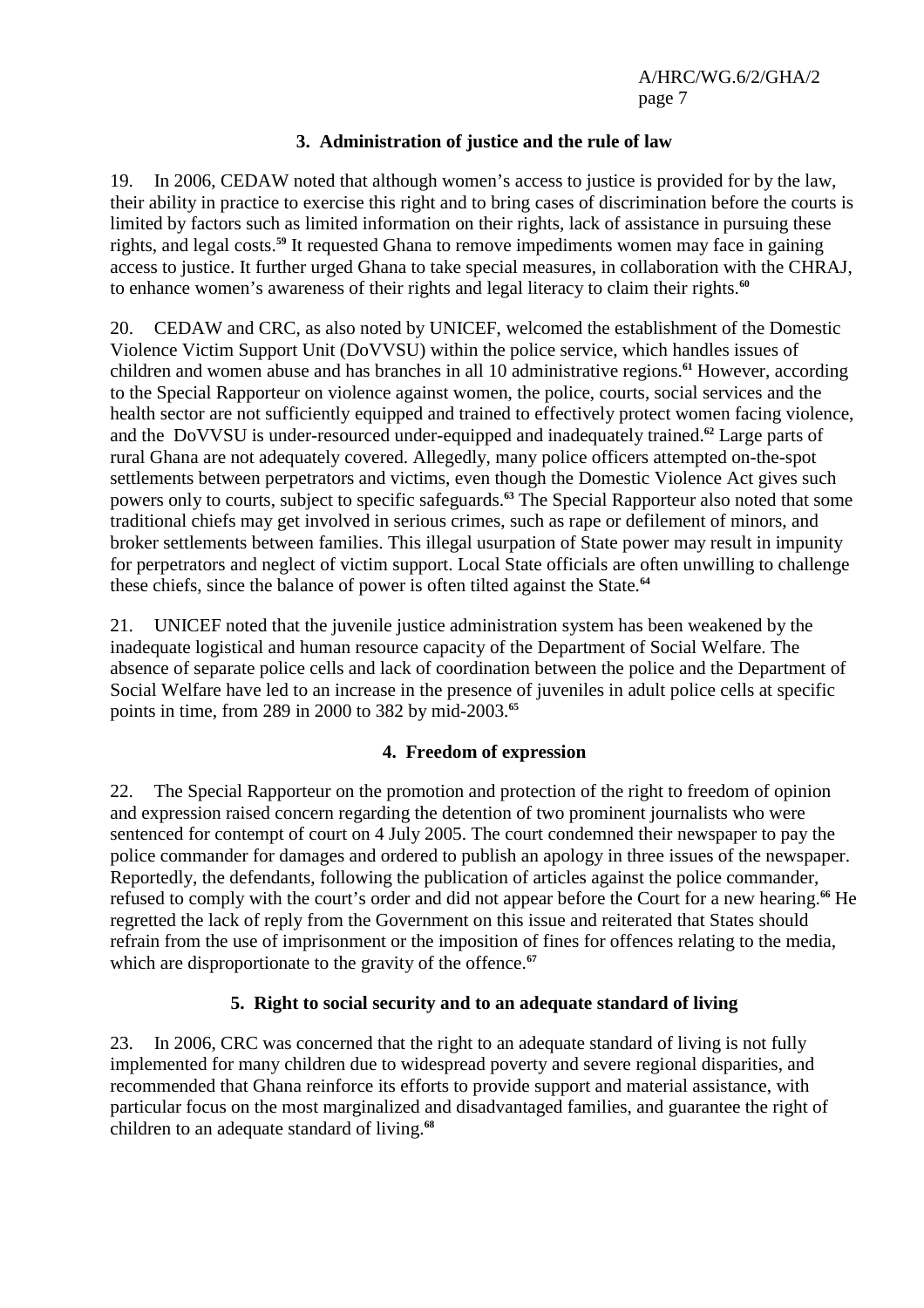24. Also in 2006, CEDAW expressed concern about the lack of access of women to adequate health-care services, as well as the high maternal mortality rate, particularly the number of deaths resulting from unsafe abortions, and inadequate family planning services, low rates of contraceptive use and lack of sexual education.**<sup>69</sup>** The Committee urged Ghana to ensure that rural women have access to health, education, clean water, electricity, land, and income-generating projects; and to ensure that the Women's Development Fund is made accessible to the most vulnerable women, including women of various ethnic groups.**<sup>70</sup>**

25. In 2006, CEDAW and CRC were concerned about the high rate of teenage pregnancy, which constitutes a significant obstacle to girls' educational opportunities and economic empowerment, as well as the high rate of HIV/AIDS and its steady increase, especially among women in childbearing years, compounded in part by inappropriate traditional practices, stigmatization and lack of knowledge about prevention methods.**<sup>71</sup>** Furthermore, CRC was concerned that more than 200,000 children are orphaned by HIV/AIDS and was alarmed at the information on the increasing number of orphanages,<sup> $72$ </sup> and the lack of mental health services for adolescents.<sup>73</sup>

26. The 2006-2010 United Nations Development Assistance Framework (UNDAF) noted that health care remains poor, and that the national average of access to health care is just over 50 per cent. The proportion of people with access to health care is far lower in the three northern regions and some coastal areas.**<sup>74</sup>**

27. The Special Rapporteur on the right to food raised concern about allegations that rivers and streams have been polluted with arsenic, iron, manganese and heavy metals from past gold mining activities. The allegations received claimed that an estimated 60 local streams in Obuasi are now contaminated and pose a significant hazard to local people who used them for drinking water, fishing and irrigation. An effluent discharge has allegedly contaminated these rivers and deprived villages and towns of their access to clean freshwater. According to the allegations, new water pollution continues to occur in a number of places. The reports also indicated that areas of land previously used for cultivation have been contaminated with mercury, zinc and arsenic from gold mining activities and by toxic water pollution. This has reportedly contributed to erode people's access to livelihoods and food. He was particularly concerned by allegations that community members in several villages had limited access to their farms which they have cultivated for many generations and to their only source of income and means to procure sufficient and adequate food, as a result of the location of a number of waste rock dumps in the area.**<sup>75</sup>**

28. In its reply, the Government informed that it had conducted appropriate investigations, and assured that it was committed to fulfil not only the international human rights instruments it has ratified, but also to uphold the fundamental rights of all its citizens, as enshrined in the country's Constitution. It stated that around 80 per cent of the farmers in question have received payments. The Special Rapporteur brought to the Government's attention that the Resettlement Action Plan recognized that land-for-land replacement is an important mitigation measure to counter the project-related impacts, thus implying that cash compensation was insufficient. The failure to implement this Plan could pose a major threat to food security and to the realization of the right to food in the area. Furthermore, information received indicated that the displacement of farmers continues as the waste dump keeps growing, preventing them from accessing their land, and that fishponds have been destroyed.**<sup>76</sup>**

29. UN-Habitat noted that the 1992 Constitution does not expressly protect the right to adequate housing. It nevertheless provides for the right to own property alone or in association with others, the right of non-interference with the privacy of one's home, and the protection from the deprivation of one's property, all of which can be found in Chapter 5 of the Constitution.**77**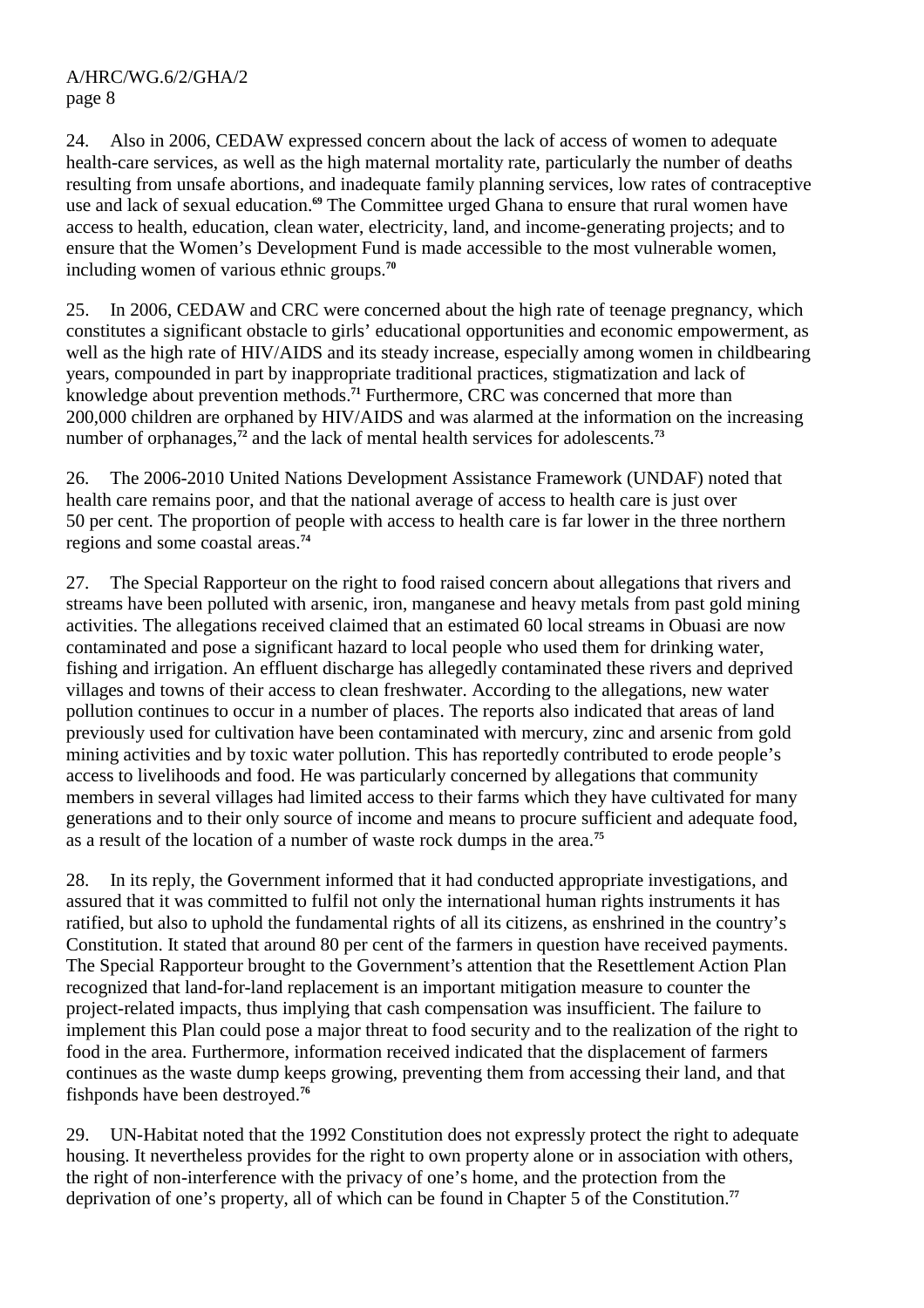UN-Habitat also noted that to address the problems of the housing sector, the President announced in the State of the Nation Address in 2005 the commencement of a programme to build 100,000 housing units over a ten-year-period through public-private-partnerships aimed at providing decent, affordable accommodation for middle- and low-income groups.**<sup>78</sup>**

## **6. Right to education and to participate in the cultural life of the community**

30. In 2003, CERD noted that the insufficient education infrastructure, the high illiteracy rates in certain areas of the country , as well as the existence of some negative traditional practices constitute impediments to the full implementation of ICERD.**<sup>79</sup>** In this context, the 2004 Common Country Assessment (CCA) noted the following key challenges in education: shortage of school of school facilities; unaffordable school fees/contributions; long distances and natural impediments to access to schools; hunger of school children; disease burden of school children; weak institutional arrangements for implementation; insufficient trained teachers; and unintended exclusion of orphaned and vulnerable children.**<sup>80</sup>**

31. While welcoming the important achievements in the field of education, CEDAW was concerned in 2006 about the gender gap between boys and girls in secondary and tertiary education, as well as about the high drop-out rates of girls from schools.**<sup>81</sup>** CERD was also concerned about the existing educational gap between populations of certain geographic areas of the country, which has an ethnic dimension. It encouraged the State to pursue and increase the efforts already undertaken to remedy the situation, including the adoption of temporary special measures.**<sup>82</sup>**

32. A 2006 UNESCO report noted that where attendance rates average over 85 per cent, the chances of a poor child not having attended school are at least eight times those of a child from the wealthiest group of households.**<sup>83</sup>** UNICEF noted that in the education sector, primary net enrolment has increased steadily since the 2005 education reforms.**<sup>84</sup>**

# **III. ACHIEVEMENTS, BEST PRACTICES, CHALLENGES AND CONSTRAINTS**

33. The Special Rapporteur on violence against women noted that the Domestic Violence Act, which was adopted in 2007, marks an important step forward.<sup>85</sup> She also highlighted that in June 2007, for the first time in the country's history, a woman was appointed as Chief Justice.**<sup>86</sup>**

34. In 2006, CRC noted that difficult socio-economic conditions, high levels of external debt and poverty place limitations upon the State's financial and human resources and hamper the achievement of effective enjoyment of the rights of the child.**<sup>87</sup>**

35. UN-Habitat noted that due to the rapid population growth and increasing urbanization, shelter is one of the most critical problems currently facing the country.**<sup>88</sup>**

# **IV. KEY NATIONAL PRIORITIES, INITIATIVES AND COMMITMENTS**

## **A. Pledges by the State**

36. In its voluntary pledge submitted in 2006 in support of its candidacy to the membership of the Human Rights Council, Ghana, inter alia, committed to continue to strengthen policies for the advancement of women and eliminate laws that continue to discriminate against women; promote the rights of the child; continue to cooperate fully with the United Nations human rights treaty bodies and promptly submit its periodic reports.**89**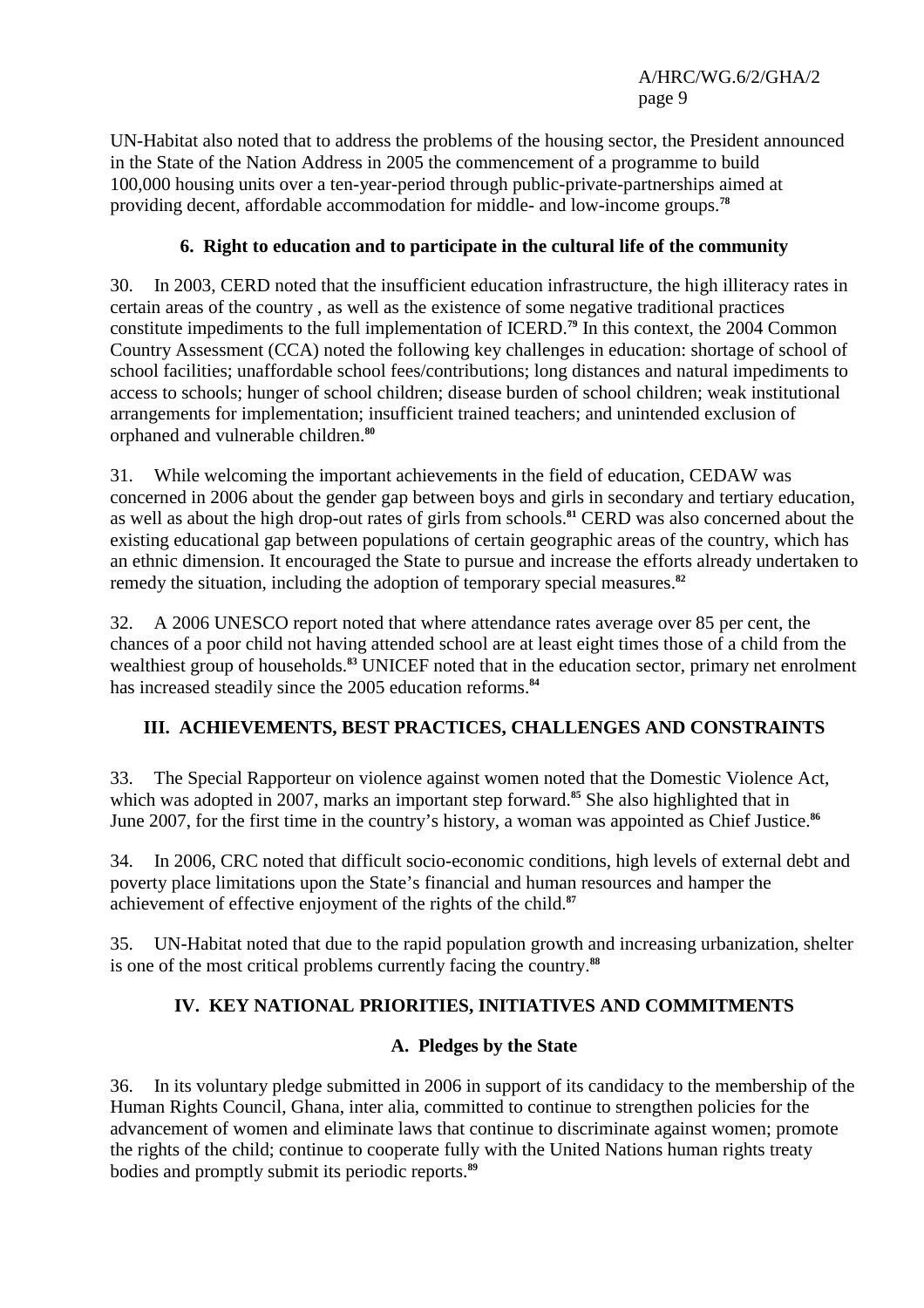### **B. Specific recommendations for follow-up**

37. The Special Rapporteur on violence against women called upon Ghana to enact legislation to strengthen women's protection and equality; support women's social, political and economic empowerment; ensure that traditional authorities comply with national and international commitments to women's rights; sufficiently fund and implement the Domestic Violence Act and corresponding action plan; and adopt a gender-sensitive domestic violence action plan and an earmarked budget to implement the Act.**<sup>90</sup>**

### **V. CAPACITY-BUILDING AND TECHNICAL ASSISTANCE**

38. The 2006-2010 United Nations Development Assistance Framework (UNDAF) noted that the United Nations Country Team**<sup>91</sup>** in Ghana has identified right to health, gender equity, HIV/AIDS and good governance among the strategic areas and pillars of the 2006-2010 UNDAF.**<sup>92</sup>**

*Notes* 

<sup>1</sup> Unless indicated otherwise, the status of ratifications of the instruments listed in the table may be found in *Multilateral Treaties Deposited with the Secretary-General: Status as at 31 December 2006* (ST/LEG/SER.E.25), supplemented by the official website of the United Nations Treaty Collection database, Office of Legal Affairs of the United Nations Secretariat, http://untreaty.un.org/.

<sup>2</sup> The following abbreviations have been used for this document:

| ICERD      | International Convention on the Elimination of All Forms of Racial Discrimination          |
|------------|--------------------------------------------------------------------------------------------|
| ICESCR     | International Covenant on Economic, Social and Cultural Rights                             |
| ICCPR      | International Covenant on Civil and Political Rights                                       |
| ICCPR-OP 1 | <b>Optional Protocol to ICCPR</b>                                                          |
| ICCPR-OP 2 | Second Optional Protocol to ICCPR, aiming at the abolition of the death penalty            |
| CEDAW      | Convention on the Elimination of All Forms of Discrimination against Women                 |
| OP-CEDAW   | <b>Optional Protocol to CEDAW</b>                                                          |
| CAT        | Convention against Torture and Other Cruel, Inhuman or Degrading Treatment or              |
|            | Punishment                                                                                 |
| OP-CAT     | Optional Protocol to CAT                                                                   |
| CRC-       | Convention on the Rights of the Child                                                      |
| OP-CRC-AC  | Optional Protocol to CRC on the involvement of children in armed conflict                  |
| OP-CRC-SC  | Optional Protocol to CRC on the sale of children, child prostitution and child pornography |
| ICRMW      | International Convention on the Protection of the Rights of All Migrant Workers and        |
|            | <b>Members of Their Families</b>                                                           |
| CPD.       | Convention on the Protection of Persons with Disabilities                                  |
| OP-CPD     | Optional Protocol to Convention on the Protection of Persons with Disabilities             |
| CED        | Convention on the Protection of All Persons from Enforced Disappearance                    |
|            |                                                                                            |

<sup>3</sup> Protocol to Prevent, Suppress and Punish Trafficking in Persons, Especially Women and Children, supplementing the United Nations Convention against Transnational Organized Crime.

<sup>4</sup> 1951 Convention relating to the Status of Refugees and its 1967 Protocol, 1954 Convention relating to the status of Stateless Persons and 1961 Convention on the Reduction of Statelessness.

<sup>5</sup> Geneva Convention for the Amelioration of the Condition of the Wounded and Sick in Armed Forces in the Field (First Convention); Geneva Convention for the Amelioration of the Condition of Wounded, Sick and Shipwrecked Members of Armed Forces at Sea (Second Convention); Convention relative to the Treatment of Prisoners of War (Third Convention); Convention relative to the Protection of Civilian Persons in Time of War (Fourth Convention); Protocol Additional to the Geneva Conventions of 12 August 1949, and relating to the Protection of Victims of International Armed Conflicts (Protocol I); Protocol Additional to the Geneva Conventions of 12 August 1949, and relating to the Protection of Victims of Non-International Armed Conflicts (Protocol II); Protocol additional to the Geneva Conventions of 12 August 1949, and relating to the Adoption of an Additional Distinctive Emblem (Protocol III). For the official status of ratifications, see Federal Department of Foreign Affairs of Switzerland, at http://www.eda.admin.ch/eda/fr/home/topics/intla/intrea/chdep/warvic.html.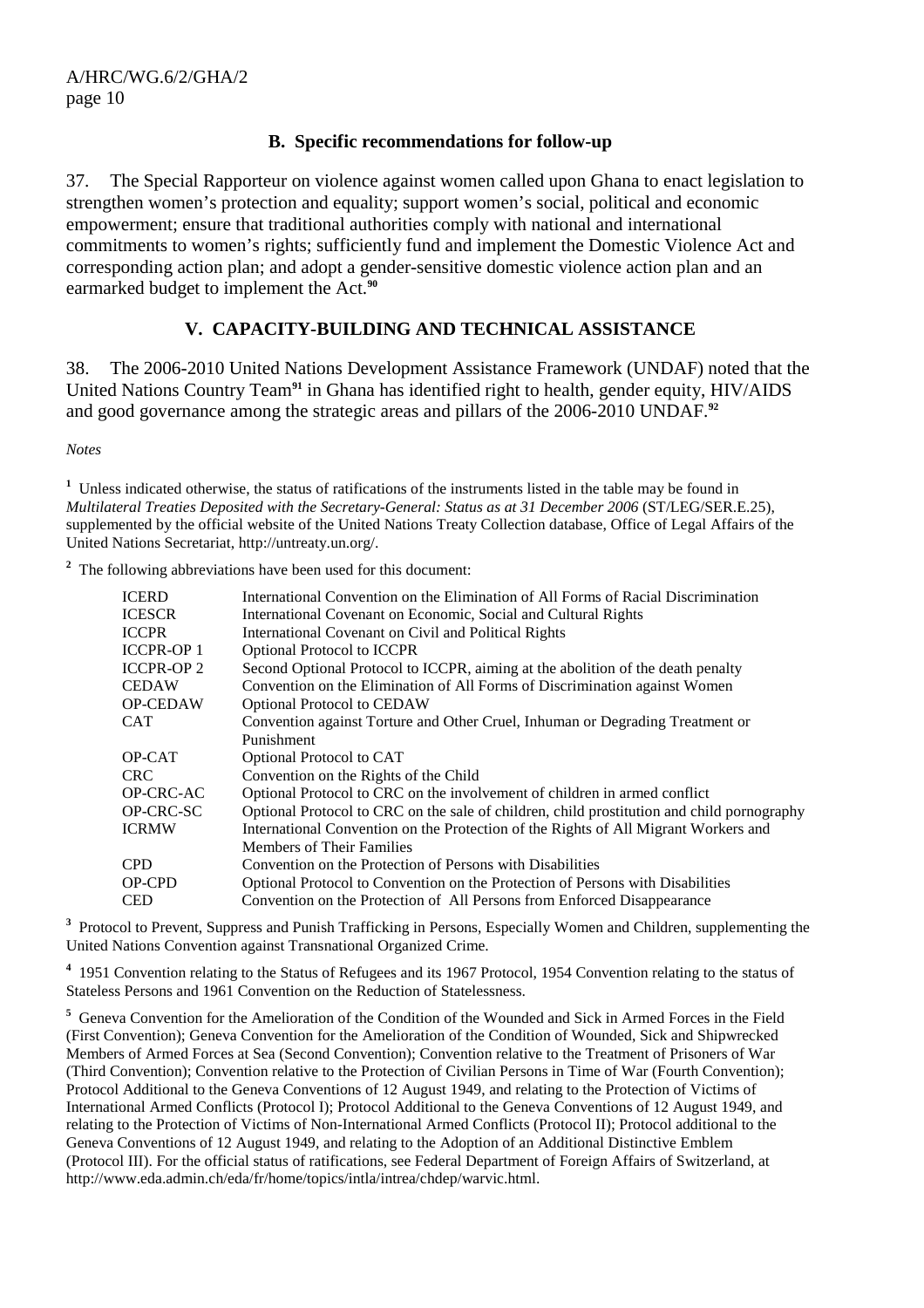<sup>6</sup> International Labour Organization Convention No. 29 concerning Forced or Compulsory Labour; Convention No. 105 concerning the Abolition of Forced Labour, Convention No. 87 concerning Freedom of Association and Protection of the Right to Organize; Convention No. 98 concerning the Application of the Principles of the Right to Organize and to Bargain Collectively; Convention No. 100 concerning Equal Remuneration for Men and Women Workers for Work of Equal Value; Convention No. 111 concerning Discrimination in Respect of Employment and Occupation; Convention No. 138 concerning Minimum Age for Admission to Employment; Convention No. 182 concerning the Prohibition and Immediate Action for the Elimination of the Worst Forms of Child Labour.

<sup>7</sup> Concluding comments of the Committee on the Elimination of Discrimination against Women (CEDAW/C/GHA/CO/5), paras. 39 and 40.

**8** Concluding observations of the Committee on the Elimination of Racial Discrimination (CERD/C/62/CO/4), para. 8.

<sup>9</sup> Concluding observations of the Committee on the Rights of the Child (CRC/C/GHA/CO/2), para. 70.

**<sup>10</sup>** CERD/C/62/CO/4, para. 14.

**<sup>11</sup>** Ibid., para. 13.

**<sup>12</sup>** CEDAW/C/GHA/CO/5, para. 7.

**<sup>13</sup>** Ibid., para. 13.

**<sup>14</sup>** Ibid., para. 14.

**<sup>15</sup>** CRC/C/GHA/CO/2, para. 4.

**<sup>16</sup>** UNFPA submission to UPR on Ghana, p. 1, available at http://lib.ohchr.org/HRBodies/UPR/Documents/Session2/ GH/UNFPA\_GHA\_UPR\_S2\_2008\_UnitedNationsPopulationFund\_uprsubmission.pdf.

**<sup>17</sup>** UNICEF submission to UPR on Ghana, p. 5, available at http://lib.ohchr.org/HRBodies/UPR/Documents/Session2/ GH/UNICEF\_GHA\_UPR\_S2\_2008\_UnitedNationsChildrensFund\_uprsubmission.pdf.

**<sup>18</sup>** CRC/C/GHA/CO/2, paras. 9 and 10.

<sup>19</sup> For the list of national human rights institutions with accreditation status granted by the International Coordinating Committee of National Institutions for the Promotion and Protection of Human Rights (ICC), see A/HRC/7/69, annex VIII, and A/HRC/7/70, annex I.

**<sup>20</sup>** CERD/C/62/CO/4, para. 6.

**<sup>21</sup>** CRC/C/GHA/CO/2, para. 15.

- **<sup>22</sup>** Ibid., para. 16.
- **<sup>23</sup>** CEDAW/C/GHA/CO/5, para. 6.
- **<sup>24</sup>** Ibid., para. 17.
- **<sup>25</sup>** Ibid., para. 18; CRC, CRC/C/GHA/CO/2, para. 13.
- **<sup>26</sup>** CEDAW/C/GHA/CO/5, paras. 9 and 10.
- **<sup>27</sup>** UNICEF submission to UPR on Ghana, p. 3.
- **<sup>28</sup>** CRC/C/GHA/CO/2, para. 11.
- **<sup>29</sup>** Ibid., para. 12.
- **<sup>30</sup>** Ibid., para. 40.
- **<sup>31</sup>** UNICEF submission to UPR on Ghana, p. 4.
- **<sup>32</sup>** Op. cit.
- **<sup>33</sup>** The following abbreviations have been used in this document:

| <b>CERD</b>         | Committee on the Elimination of Racial Discrimination        |
|---------------------|--------------------------------------------------------------|
| <b>CESCR</b>        | Committee on Economic, Social and Cultural Rights            |
| <b>HR</b> Committee | Human Rights Committee                                       |
| <b>CEDAW</b>        | Committee on the Elimination of Discrimination against Women |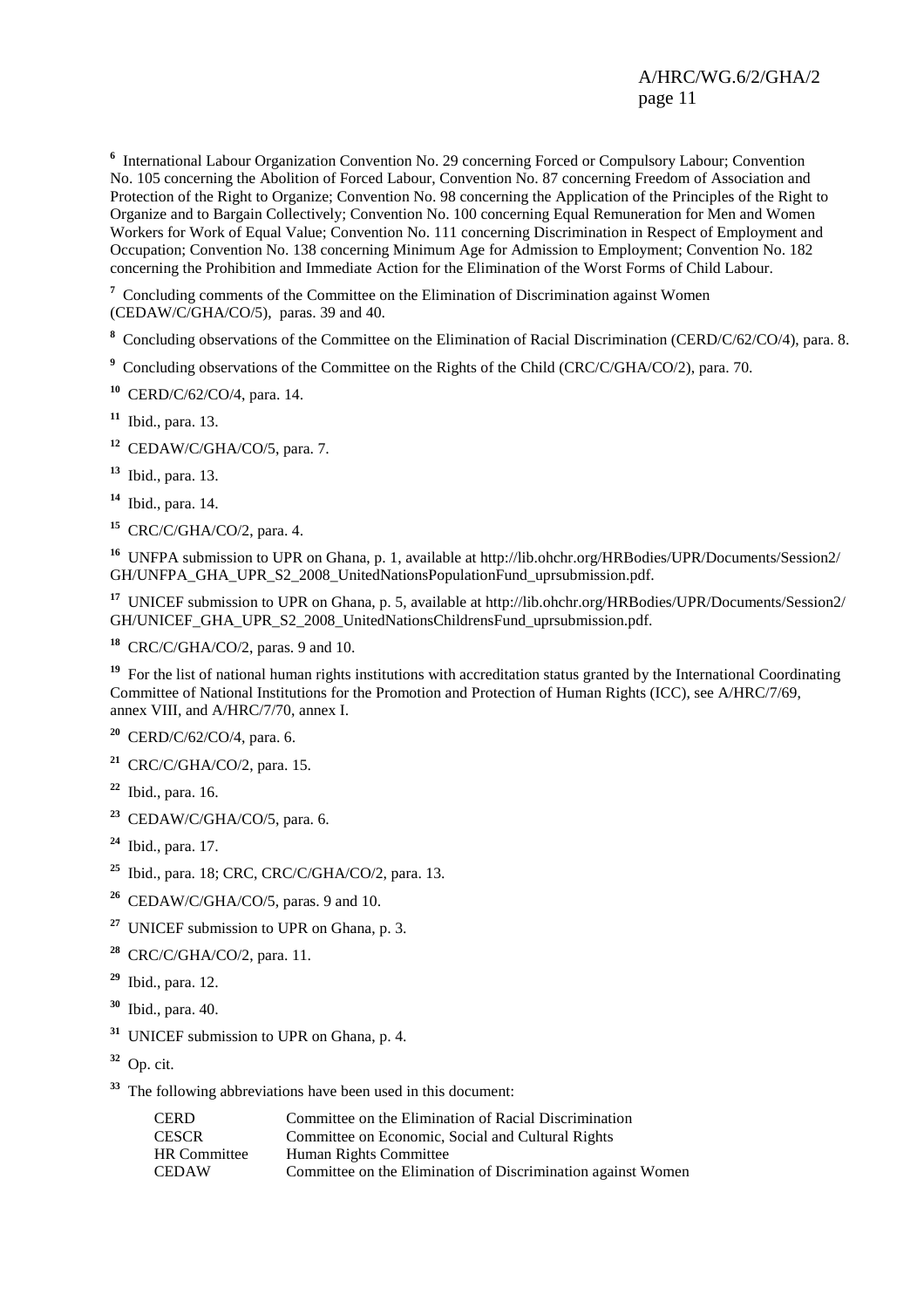| <b>CAT</b> | Committee against Torture                                                       |
|------------|---------------------------------------------------------------------------------|
| <b>CRC</b> | Committee on the Rights of the Child                                            |
| <b>CMW</b> | Committee on the Protection of the Rights of All Migrant Workers and Members of |
|            | Their Families                                                                  |

**<sup>34</sup>** A/HRC/7/6/Add.3 (Report of the Special Rapporteur on violence against women, its causes and consequences, Mission to Ghana).

<sup>35</sup> The questionnaires included in this section are those which have been reflected in an official report by a special procedure mandate holder.

<sup>36</sup> See (i) report of the Special Rapporteur on the right to education (A/HRC/4/29), questionnaire on the right to education of persons with disabilities sent in 2006;

 (ii) report of the Special Rapporteur on the human rights of migrants (A/HRC/4/24), questionnaire on the impact of certain laws and administrative measures on migrants sent in September 2006;

 (iii) report of the Special Rapporteur on the human rights aspects of victims of trafficking in persons, especially women and children (A/HRC/4/23), questionnaire on issues related to forced marriages and trafficking in persons, sent in July 2006;

 (iv) report of the Special Representative of the Secretary-General on human rights defenders (E/CN.4/2006/95 and Add.5), questionnaire on the implementation of the Declaration on the Right and Responsibility of Individuals, Groups and Organs of Society to Promote and Protect Universally Recognized Human Rights and Fundamental Freedoms sent in June 2005;

 (v) report of the Special Rapporteur on the situation of human rights and fundamental freedoms of indigenous people (A/HRC/6/15), questionnaire on the human rights of indigenous peoples sent in August 2007;

 (vi) report of the Special Rapporteur on trafficking in persons, especially women and children (E/CN.4/2006/62) and the Special Rapporteur on the sale of children, child prostitution and child pornography (E/CN.4/2006/67), joint questionnaire on the relationship between trafficking and the demand for commercial sexual exploitation sent in July 2005;

 (vii) report of the Special Rapporteur on the right to education (E/CN.4/2006/45), questionnaire on the right to education for girls sent in 2005;

 (viii) report of the Working Group on the use of mercenaries as a means of violating human rights and impeding the exercise of the right of peoples to self-determination (A/61/341), questionnaire concerning its mandate and activities sent in November 2005;

 (ix) report of the Special Rapporteur on the sale of children, child prostitution and child pornography (A/HRC/4/31), questionnaire on the sale of children's organs sent in July 2006;

 (x) report of the Special Rapporteur on the sale of children, child prostitution and child pornography (E/CN.4/2005/78), questionnaire on child pornography on the Internet sent in July 2004;

 (xi) report of the Special Rapporteur on the sale of children, child prostitution and child pornography (E/CN.4/2004/9), questionnaire on the prevention of child sexual exploitation sent in July 2003;

 (xii) report of the Special Representative of the Secretary-General on the issue of human rights and transnational corporations and other business enterprise (A/HRC/4/35/Add.3), questionnaire on human rights policies and management practices.

<sup>37</sup> The questionnaire on issues related to forced marriages and trafficking in persons (A/HRC/4/23), para. 14, and the questionnaire on mercenaries (A/61/341), para. 47.

**<sup>38</sup>** CEDAW/C/GHA/CO/5, paras. 29 and 30.

**<sup>39</sup>** Ibid., paras. 8 and. 19.

**<sup>40</sup>** Ibid., para. 20.

**<sup>41</sup>** A/HRC/7/6/Add.3, paras. 32-33..

**<sup>42</sup>** Ibid., second paragraph of the summary, p. 2.

**<sup>43</sup>** CEDAW/C/GHA/CO/5, para. 35.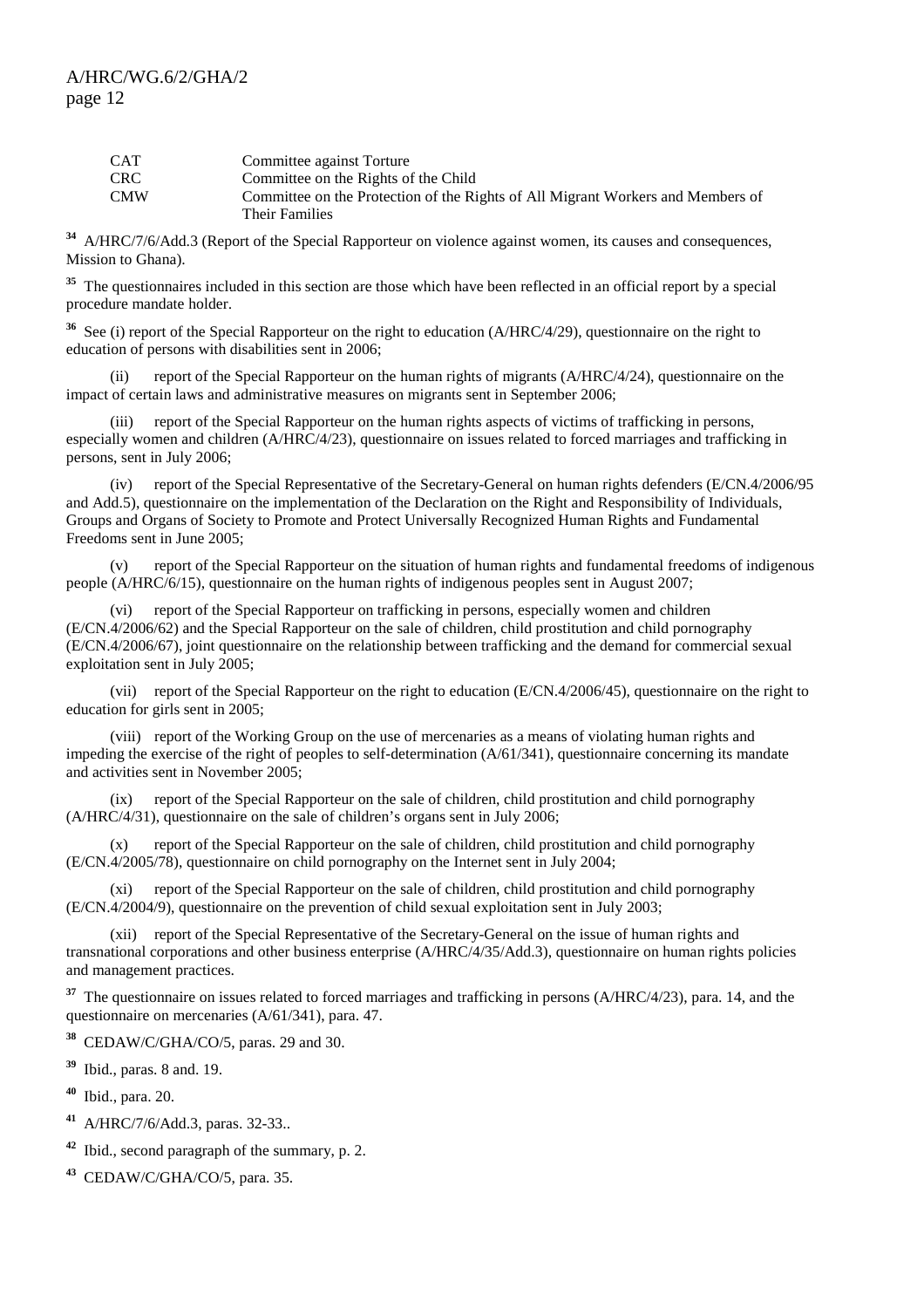- Ibid., para. 36.
- Ibid., paras. 25 and 26.
- CERD/C/62/CO/4, para. 5.
- Ibid., para. 9.
- Ibid., para. 16.
- CRC/C/GHA/CO/2, para. 25.
- CERD/C/62/CO/4, para. 10.
- CEDAW/C/GHA/CO/5 paras. 23 and 24.
- Ibid., para. 21.
- Ibid., para. 22.
- A/HRC/7/6/Add.3, para. 47.
- Ibid., third paragraph of the summary, p. 2.
- CRC/C/GHA/CO/2, para. 44.
- Ibid., para. 45.
- Ibid., paras. 67 and 70.
- CEDAW/C/GHA/CO/5, para. 15.
- Ibid., para. 16.
- Ibid., para. 11; CRC/C/GHA/CO/2, para. 44; UNICEF submission to UPR on Ghana, p. 4.
- A/HRC/7/6/Add.3, fourth paragraph of the summary, p. 2..
- Ibid., paras. 80-82..
- Ibid., para. 10.
- UNICEF submission to UPR on Ghana, p. 3.
- E/CN.4/2006/55/Add.1, para. 365.
- Ibid., para. 366.
- CRC/C/GHA/CO/2, paras. 57 and 58.
- CEDAW/C/GHA/CO/5, para. 31.
- Ibid., para. 34.
- Ibid., para. 31; CRC/C/GHA/CO/2, para. 51.
- CRC/C/GHA/CO/2, para. 40.
- Ibid., para. 51.

 See United Nations Development Assistance Framework (UNDAF) for Ghana, 2006-2010, p. 6 available at http://www.undp-gha.org/Ghana\_UNDAF\_\_2006-2010\_.pdf.

- A/HRC/7/5/Add.1, paras. 49-50.
- Ibid., see paras. 49-52.

 UN-Habitat submission to UPR on Ghana, p. 1, available at http://lib.ohchr.org/HRBodies/UPR/Documents/ Session2/GH/UNHABITAT\_GHA\_UPR\_S2\_2008\_UnitedNationsHABITAT\_uprsubmission.pdf.

Op. cit., p. 2.

- CERD/C/62/CO/4, para.3.
- Common Country Assessment (CCA) Ghana, 2004, pp. 14-15.